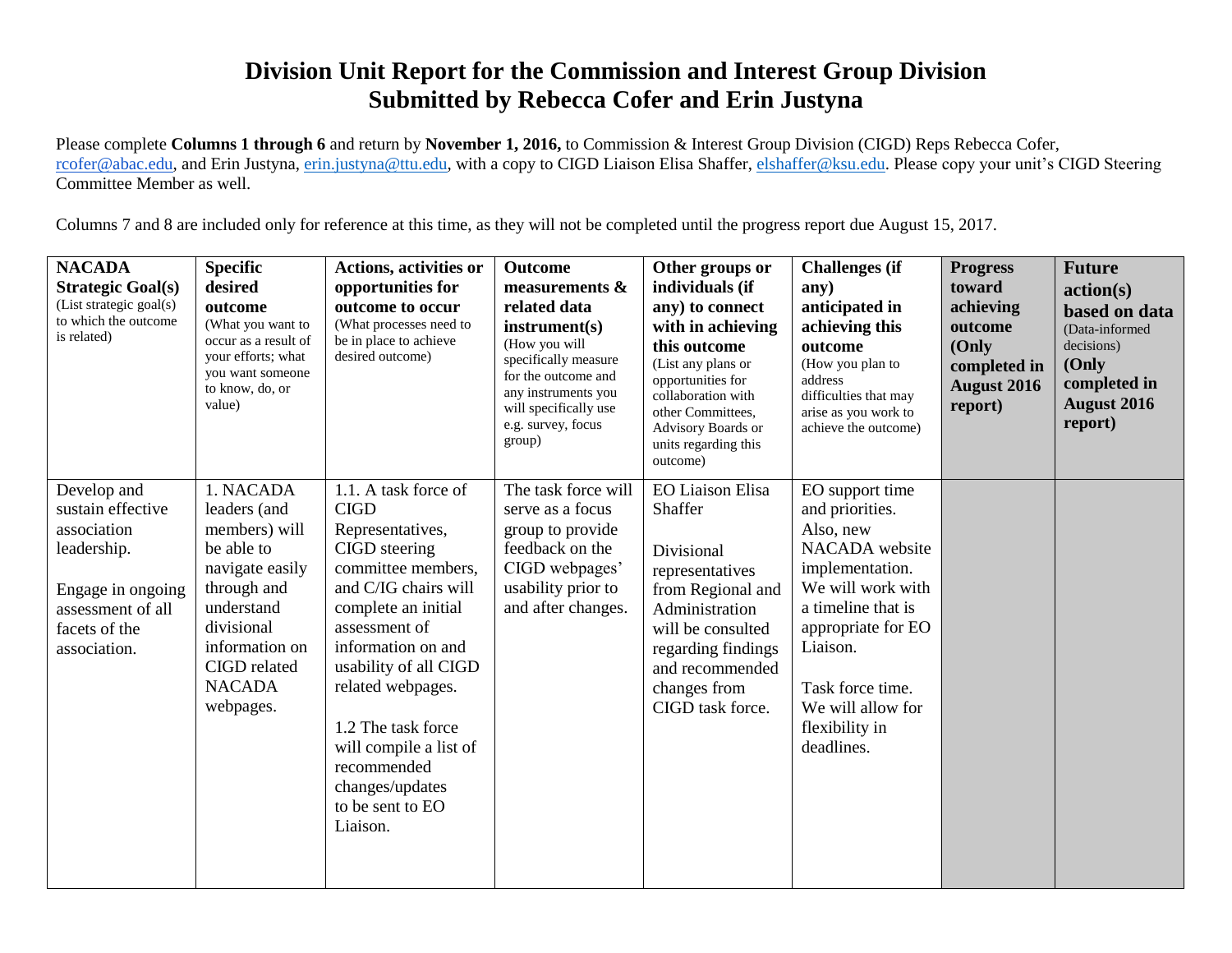| Develop and<br>sustain effective<br>association<br>leadership<br>Create an<br>inclusive<br>environment<br>within the<br>association that<br>promotes<br>diversity. | 2. To promote<br>and support the<br>involvement,<br>leadership, and<br>contributions of<br>diverse leaders<br>in the CIGD. | 2.1 A plan for<br>marketing and<br>communication will<br>be developed to<br>ensure nominations<br>for elected positions,<br>task forces, and<br>CIGD related awards<br>are approached<br>within a frame of<br>inclusivity and<br>diversity. | Whether or not a<br>plan was created<br>and implemented<br>will be the<br>measure.                                                                                                                    | <b>CIGD</b> Steering<br>committee and<br>chairs | Identification of<br>potential leaders is<br>just one step.<br>Diverse<br>individuals have to<br>be willing and able<br>to accept tasks and<br>nominations. We<br>will provide<br>support,<br>encouragement,<br>and training. |  |
|--------------------------------------------------------------------------------------------------------------------------------------------------------------------|----------------------------------------------------------------------------------------------------------------------------|---------------------------------------------------------------------------------------------------------------------------------------------------------------------------------------------------------------------------------------------|-------------------------------------------------------------------------------------------------------------------------------------------------------------------------------------------------------|-------------------------------------------------|-------------------------------------------------------------------------------------------------------------------------------------------------------------------------------------------------------------------------------|--|
|                                                                                                                                                                    |                                                                                                                            | 2.2 The demographic<br>profile of current and<br>newly elected (2017<br>election) leadership<br>will be assessed and a<br>benchmark set to<br>allow us to aim for a<br>percentage increase<br>in the next election<br>cycle.                | In year one, the<br>measure will be<br>that demographics<br>were reviewed and<br>benchmarks set. In<br>year two,<br>percentage<br>increase of<br>diversity among<br>CIGD leaders will<br>be measured. | NACADA EO,<br>Membership<br>committee           | Located data, if it<br>exists, on the<br>CIGD leadership.<br>We will work with<br>the EO and/or<br>membership<br>committee to<br>determine what is<br>possible.                                                               |  |